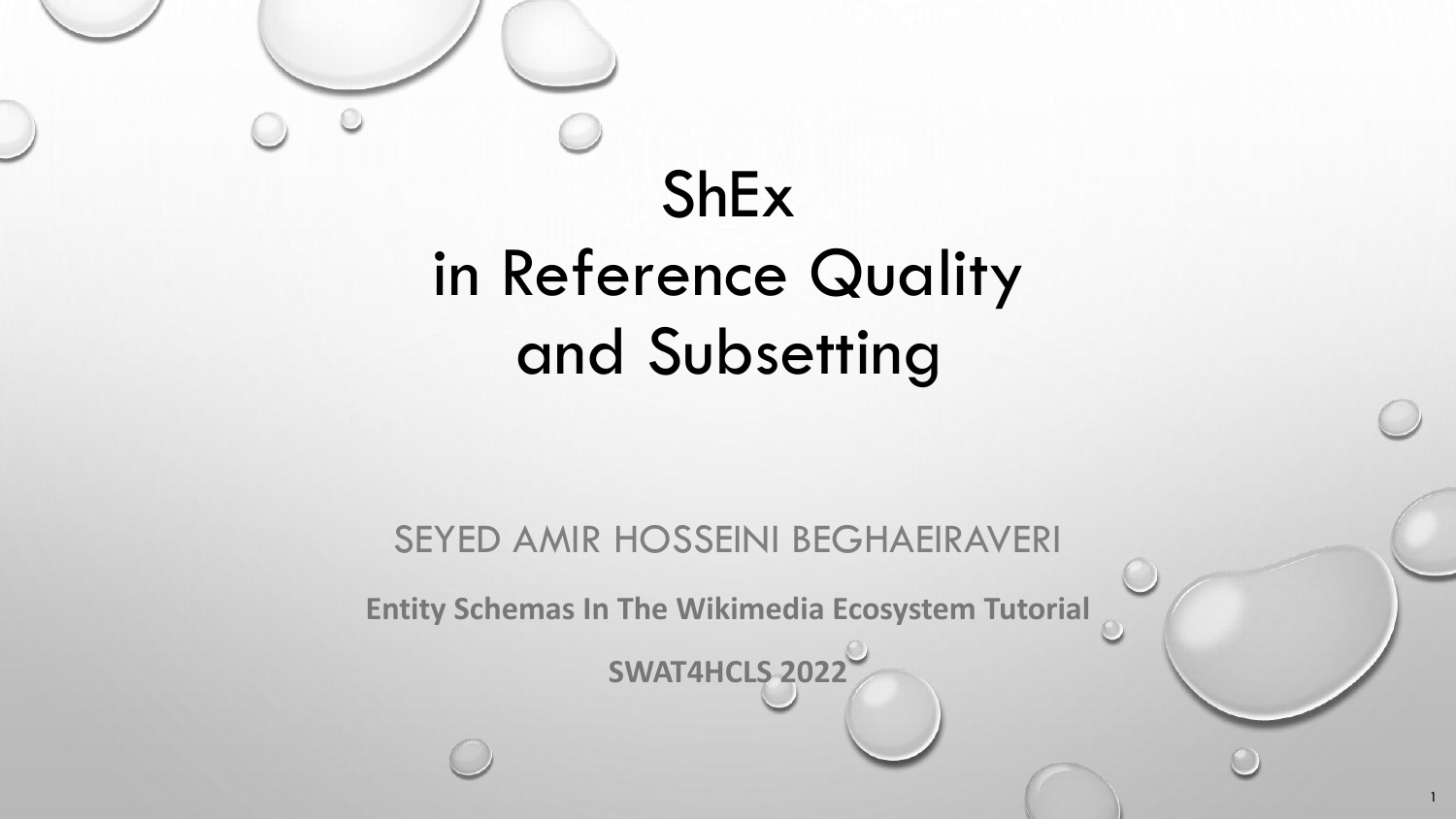## DATA QUALITY

2

**Quality is a measure of ``fitness for use"**

**Data quality is a MULTI-DIMENSIONAL concept**

**Dimensions of the data quality:**

- Availability
- Believability
- Completeness
- Relevancy
- Free-of-Error

• …

**Most of dimensions are SUBJECTIVE**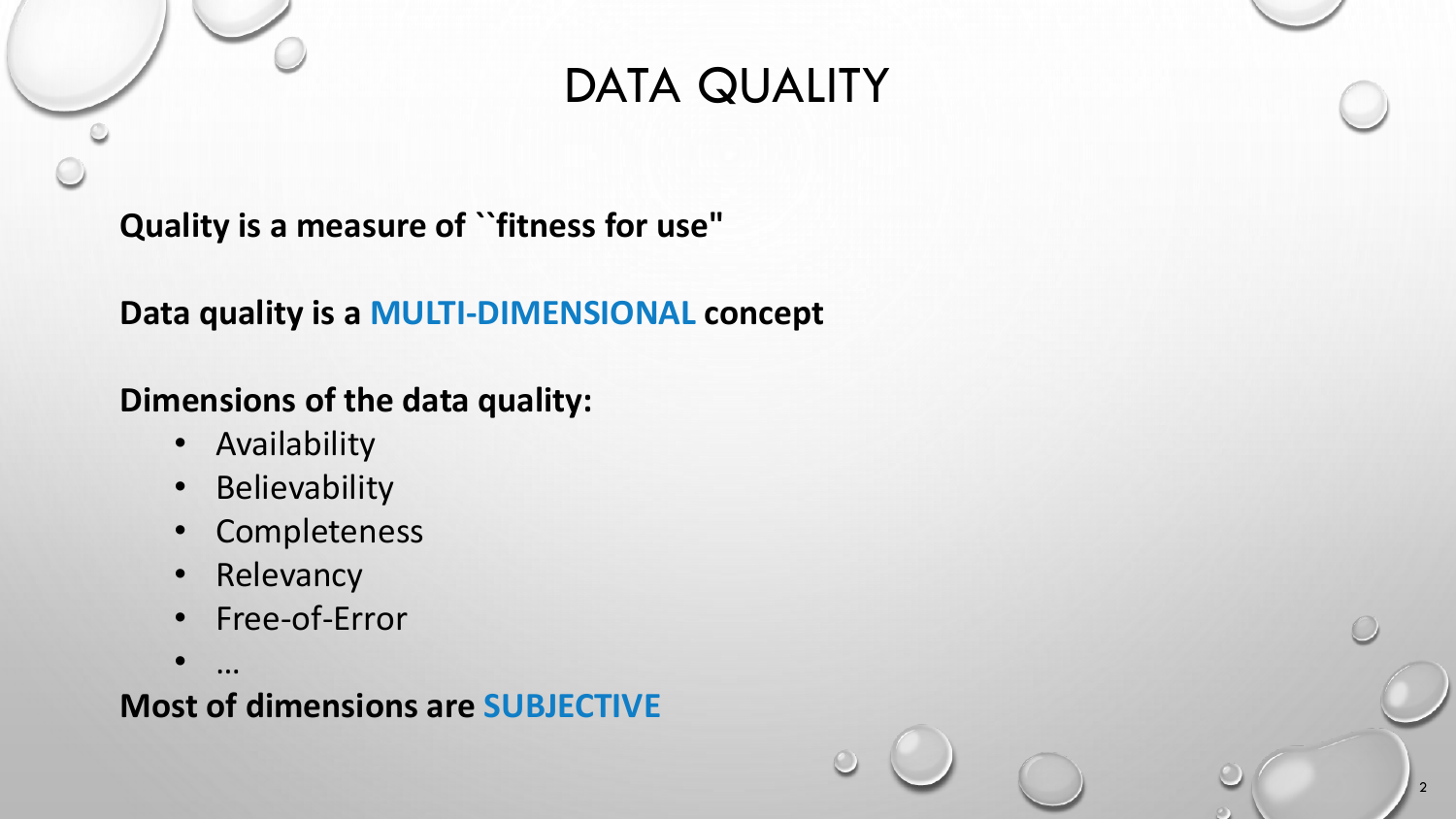## DATA QUALITY IN LINKED DATA [1]

| Category         | <b>Dimensions</b>                                                                                               |  |  |  |  |  |  |  |  |
|------------------|-----------------------------------------------------------------------------------------------------------------|--|--|--|--|--|--|--|--|
| Accessibility    | Availability, Licensing, Interlinking, Security, Performance                                                    |  |  |  |  |  |  |  |  |
| <b>Intrinsic</b> | <b>Accuracy, Consistency, Conciseness</b>                                                                       |  |  |  |  |  |  |  |  |
| <b>Trust</b>     | Reputation, Believability, Verifiability, Objectivity                                                           |  |  |  |  |  |  |  |  |
| Dynamicity       | Currency, Volatility, Timeliness                                                                                |  |  |  |  |  |  |  |  |
| Contextual       | Completeness, Amount-of-data, Relevancy                                                                         |  |  |  |  |  |  |  |  |
| Representational | Representational-conciseness, Representational-consistency, Understandability,<br>Interpretability, Versatility |  |  |  |  |  |  |  |  |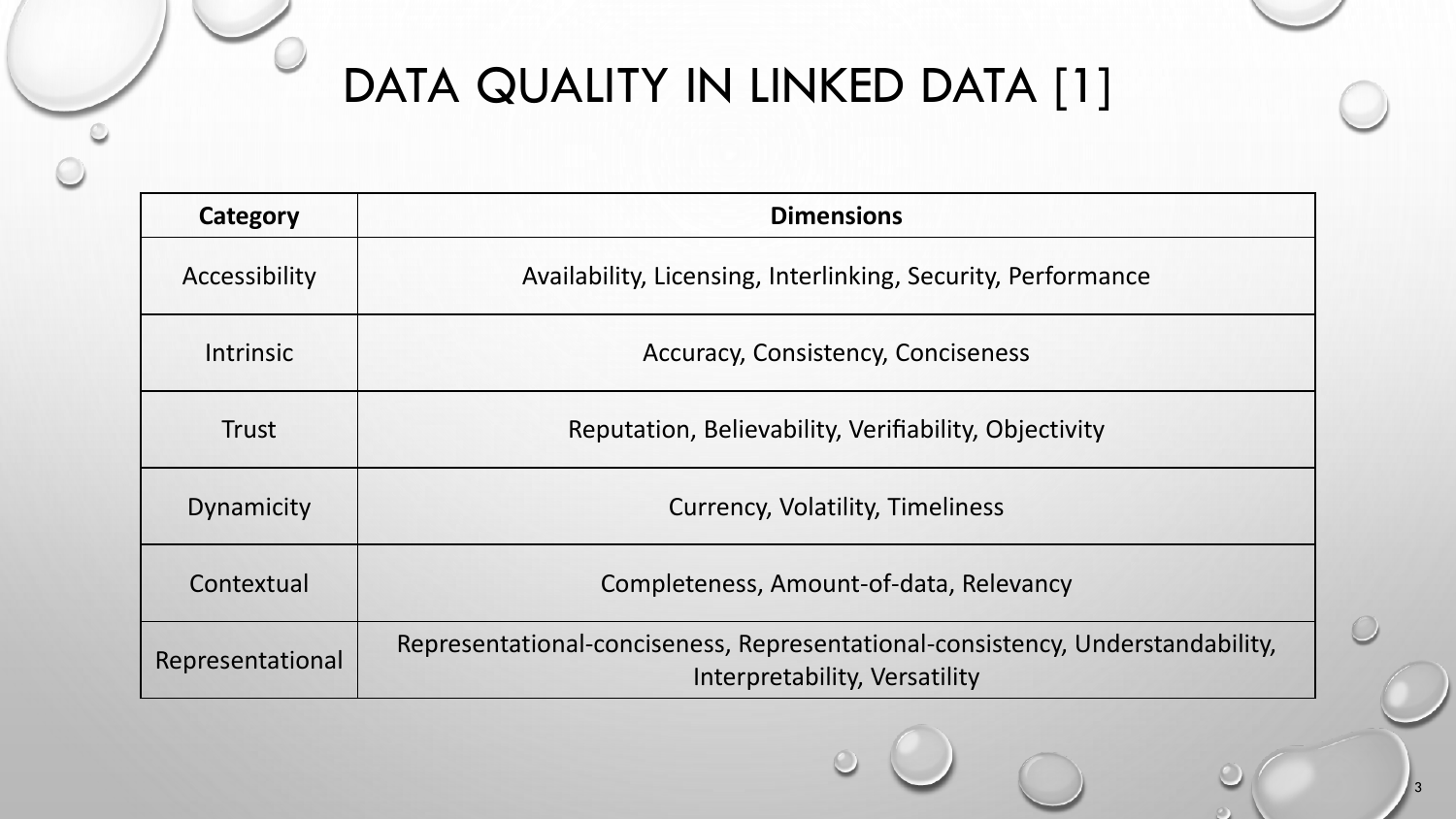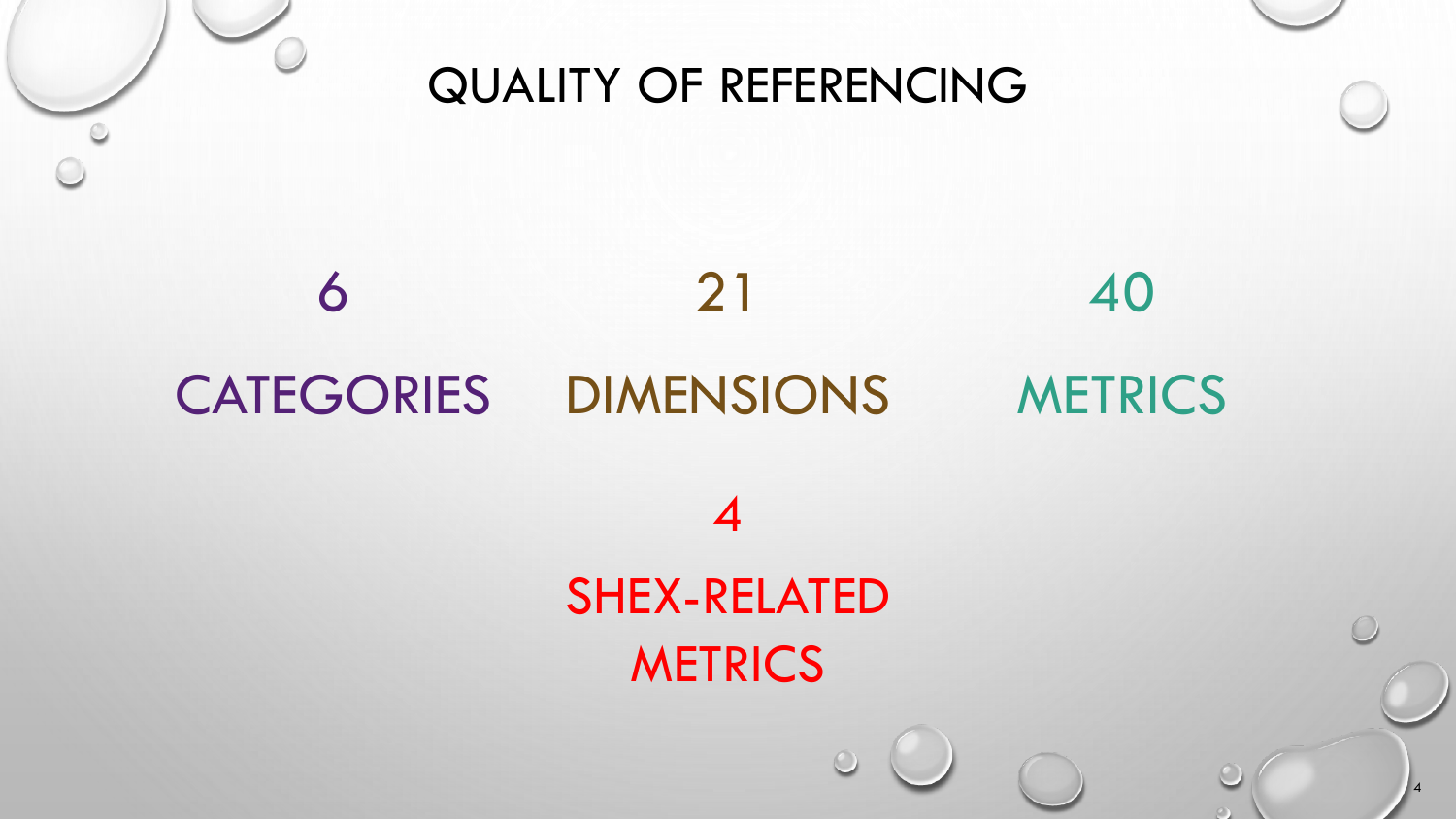## DIMENSION: ACCURACY

### Syntactic validity of reference triples

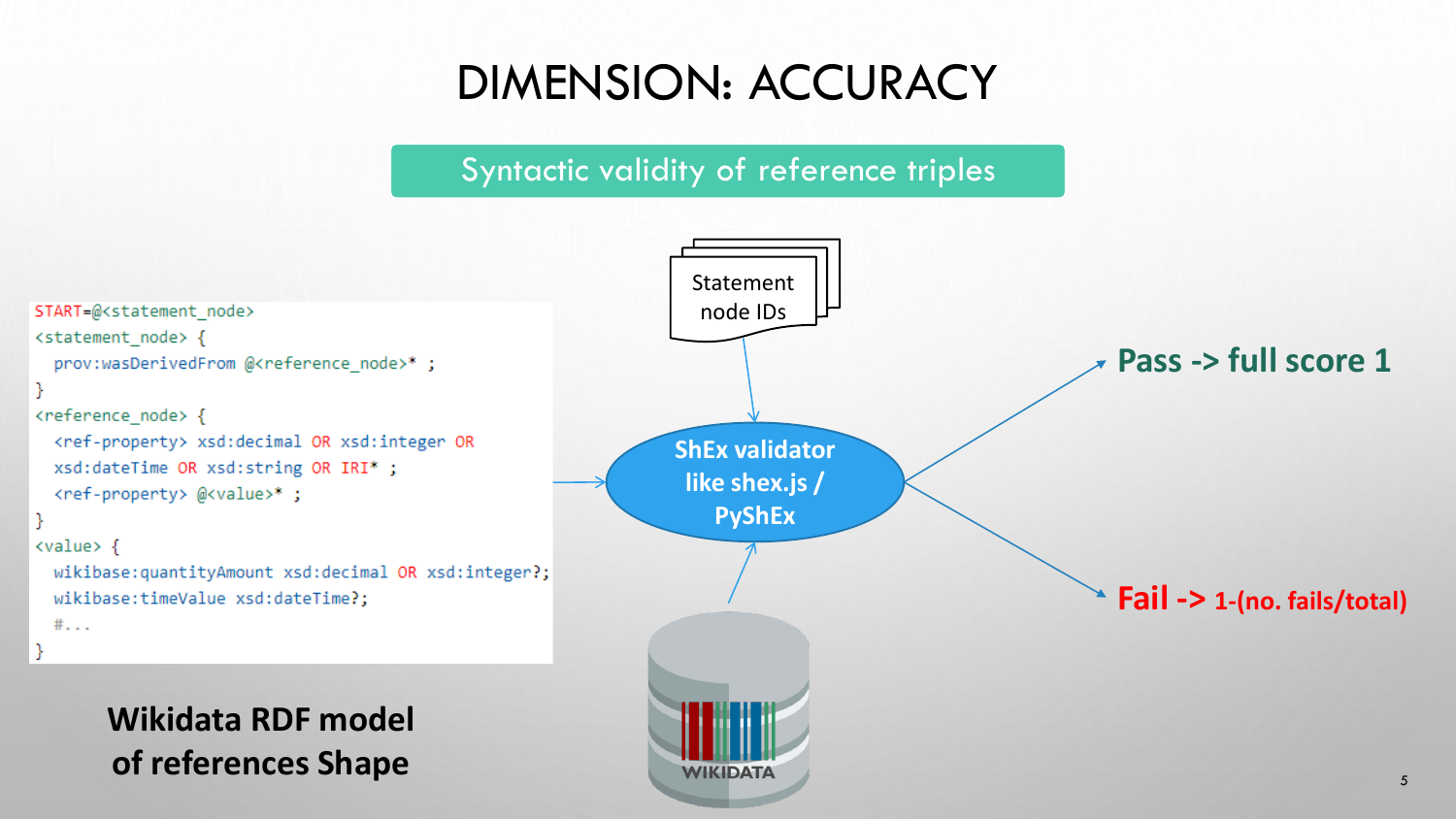Schema completeness of references

### **How many classes and properties have a defined Entity Schemas (Eids) for references?**

```
<#reference> { } # Any reference will suffice.
<#disease-ontology-reference> { # reference to a term from the disease ontology term
          \lceil wd:05282129 \rceil; # stated in \lceil P248 \rceil Mondo disease ontology \lceil 027468140 \rceilpr:P248
  pr:P699 xsd:string; # Disease Ontology ID
  pr:P813 xsd:dateTime; # Date of retrieval
<#mondo-disease-reference> { # reference to a term from the MonDo ontology
           \lceil wd:027468140 | ; # stated in [P248] Mondo disease ontology [027468140]
  pr: P248pr:P5270 xsd:string ; # Mondo ID
             xsd:dateTime ; # Date of retrieval
  pr: P813<#symptom-ontology-reference> { # reference to a term from the Symptom Ontology
           \lceil wd:05282129 | ; # stated in \lceil P248 \rceil Symptom ontology \lceil Q27468140 \rceilpr:P248
 pr:P8656 xsd:string; # Symptom Ontology ID
             xsd:dateTime ; # Date of retrieval
  pr:P813
```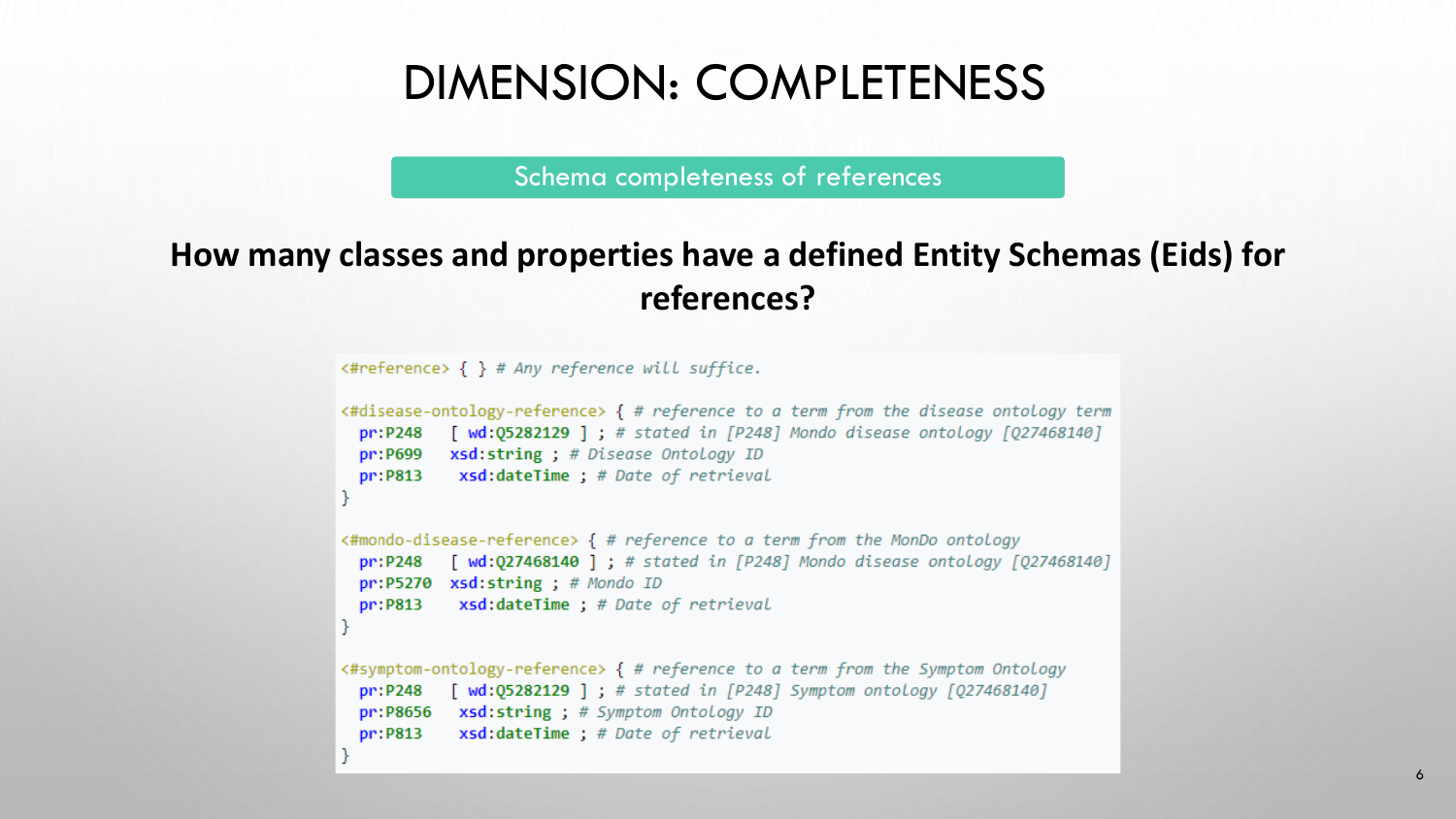### Schema completeness of references

| Gene Wiki primary sources<br>(E273) | Gene Wiki disease terms (E113) disease (E69) |                                      | virus strain (E170)                    | virus gene (E165)                      |                       | protein (E167) |                                            | virus protein (E169) virus gene (E165) Circular reference<br>virus protein (E169) virus gene (E165) Circular reference                                        |                         |                                                           |                                                                                                                        |  |                                            |  |
|-------------------------------------|----------------------------------------------|--------------------------------------|----------------------------------------|----------------------------------------|-----------------------|----------------|--------------------------------------------|---------------------------------------------------------------------------------------------------------------------------------------------------------------|-------------------------|-----------------------------------------------------------|------------------------------------------------------------------------------------------------------------------------|--|--------------------------------------------|--|
|                                     |                                              |                                      |                                        | virus protein (E169) virus gene (E165) |                       |                |                                            | protein (E167)<br>virus protein (E169) Circular reference                                                                                                     |                         |                                                           | virus protein (E169) Circular reference                                                                                |  |                                            |  |
|                                     |                                              |                                      | virus taxon (E192) virus strain (E170) |                                        |                       |                | protein (E167)<br>virus gene (E165)        |                                                                                                                                                               |                         |                                                           | virus protein (E169) virus gene (E165) Circular reference<br>virus protein (E169) virus gene (E165) Circular reference |  |                                            |  |
|                                     |                                              |                                      |                                        |                                        |                       |                | virus protein (E169) virus gene (E165)     |                                                                                                                                                               |                         | protein (E167)<br>virus protein (E169) Circular reference |                                                                                                                        |  | virus protein (E169) Circular reference    |  |
|                                     | Gene Wiki external identifiers<br>(E274)     | Gene Wiki disease terms<br>(E113)    |                                        |                                        | wirus strain          |                |                                            | virus protein (E169) virus gene (E165) Circular reference<br>protein (E167)<br>virus gene (E165)<br>virus protein (E169) virus gene (E165) Circular reference |                         |                                                           |                                                                                                                        |  |                                            |  |
|                                     |                                              |                                      |                                        |                                        | (E170)                |                |                                            | protein (E167)<br>virus protein (E169) Circular reference<br>virus protein (E169) virus gene (E165)<br>virus protein (E169) Circular reference                |                         |                                                           |                                                                                                                        |  |                                            |  |
|                                     |                                              |                                      |                                        | disease<br>(E69)                       | virus taxon<br>(E192) |                |                                            | virus gene<br>(E165)                                                                                                                                          |                         | protein (E167)                                            | virus protein (E169) virus gene (E165) Circular reference<br>virus protein (E169) virus gene (E165) Circular reference |  |                                            |  |
|                                     |                                              |                                      |                                        |                                        |                       |                | virus strain<br> E(170)                    |                                                                                                                                                               | virus protein<br>(E169) | virus gene<br>(E165)                                      | protein (E167)                                                                                                         |  | virus protein (E169) Circular<br>reference |  |
|                                     |                                              |                                      |                                        |                                        |                       |                |                                            |                                                                                                                                                               |                         |                                                           | virus protein (E169) Circular<br>reference                                                                             |  |                                            |  |
|                                     |                                              | Gene Wiki symptom terms<br>(E275)    |                                        |                                        |                       |                | https://www.wikidata.org/wiki/Wikidata:Dat |                                                                                                                                                               |                         |                                                           |                                                                                                                        |  |                                            |  |
|                                     | Gene Wiki symptom terms<br>(E275)            | abase reports/EntitySchema directory |                                        |                                        |                       |                |                                            |                                                                                                                                                               |                         |                                                           |                                                                                                                        |  |                                            |  |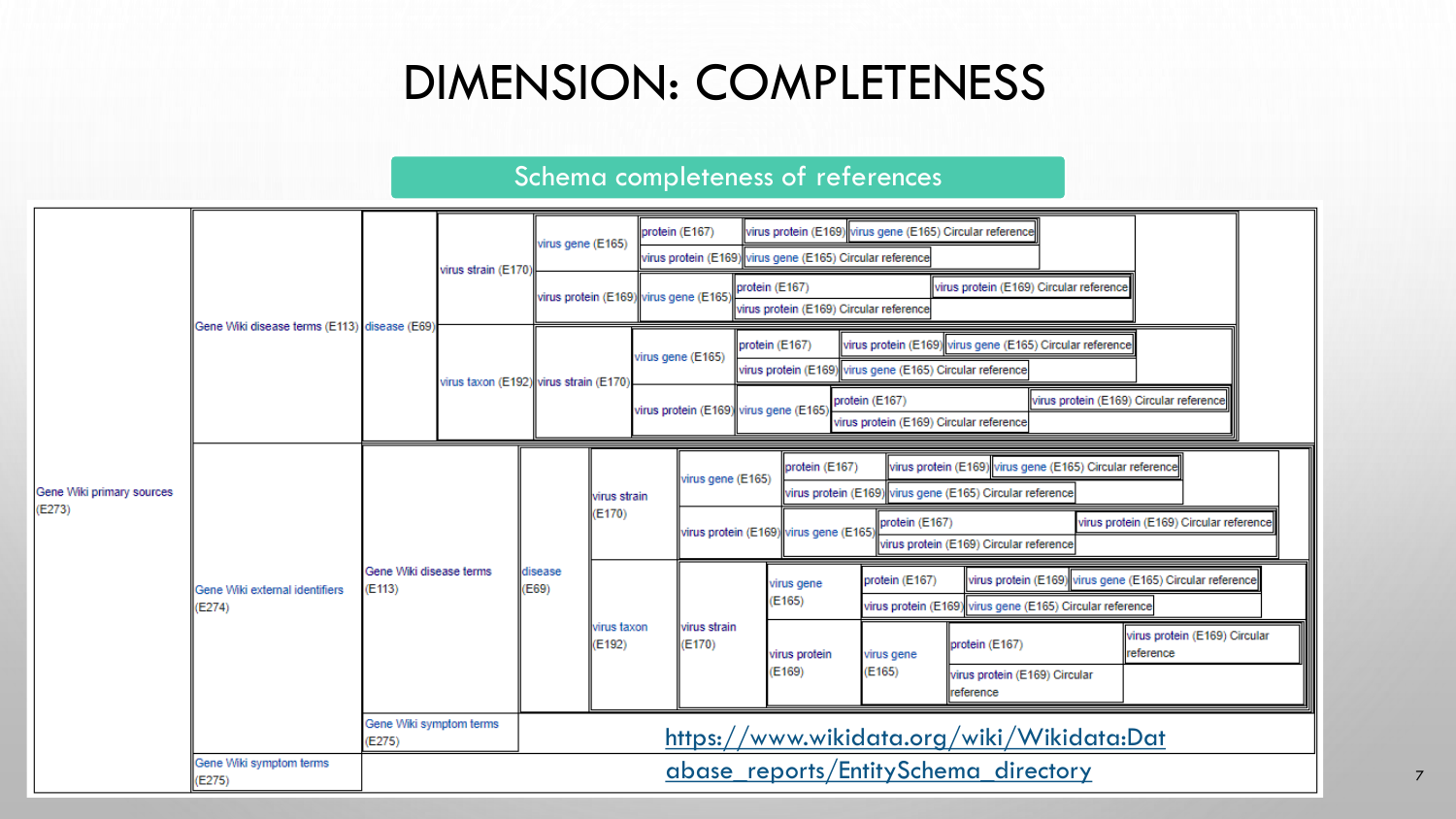Schema-based property completeness of references

**If a reference schema is defined for class/fact of type X, how many instances of X have got a reference with the property mentioned in the schema?**

<#reference> { } # Any reference will suffice.

```
<#disease-ontology-reference> { # reference to a term from the disease ontology term
            \lceil wd:05282129 ]; # stated in \lceil P248 \rceil Mondo disease ontology \lceil 027468140 \rceilpr: P248xsd:string : # Disease Ontoloay ID
 pr:P699
             xsd:dateTime ; # Date of retrieval
  pr: P813<#mondo-disease-reference> { # reference to a term from the MonDo ontology
            [ wd:027468140 ] ; # stated in [P248] Mondo disease ontology [Q27468140]
  pr: P248pr:P5270 xsd:string; # Mondo ID
 pr:P813
             xsd:dateTime ; # Date of retrieval
<#symptom-ontology-reference> { # reference to a term from the Symptom Ontology
            [ wd:05282129 ]; # stated in [P248] Symptom ontology [027468140]
  pr: P248xsd:string; # Symptom Ontology ID
 pr:P8656
             xsd:dateTime ; # Date of retrieval
  pr:P813
```
**How many disease has got reference using P248/P699/P813**

**=> How many symptoms has got reference using P248/P8656/P813**

**…**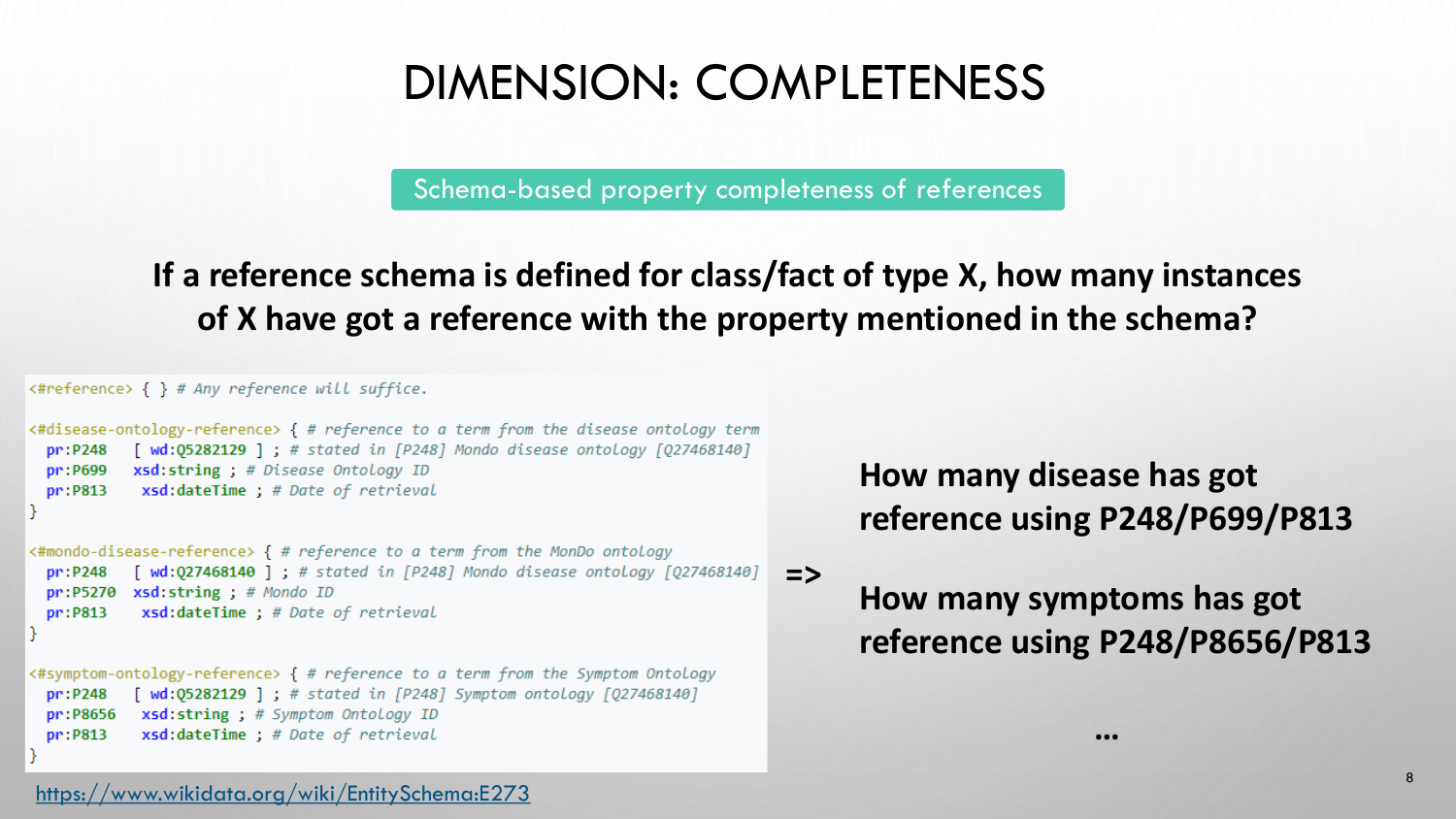Property completeness of references

Albert Einstein  $(Q937)$ 

**If a fact of type X has a reference using the refproperty Y, how many other type X facts have a reference using property Y?**

#### German-born theoretical physicist; developer New Zealand-born British chemist and physicist (1871-1937) ŝ € **Lina Einstein** Ralph H. Fowler relative relative kinship to subject **X X**  $\star$  1 reference  $\star$  0 references reference URL **no Y!** ŝ. languages spoken, written or English **Y**signed ŝ **Elsa Einstein**  $\star$  2 references stated in kinship to subject Bibliothèque nationale de  $\blacktriangleright$  1 reference France ID **Y** reference URL languages spoken, written or € German signed **no Y!** retrieved  $\star$  0 references reference URL

Ernest Rutherford (Q9123)

9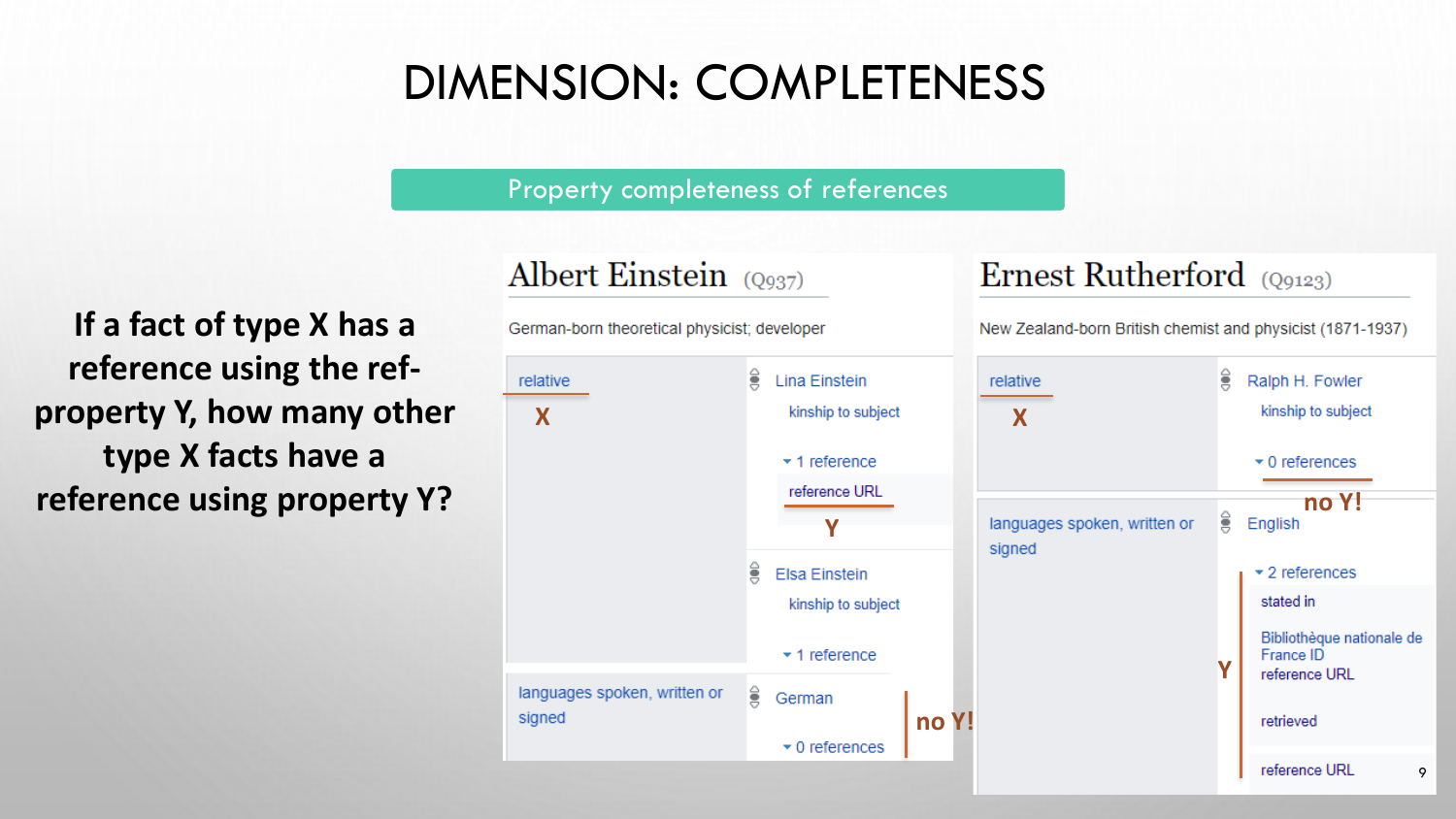### SUBSETTING KGS

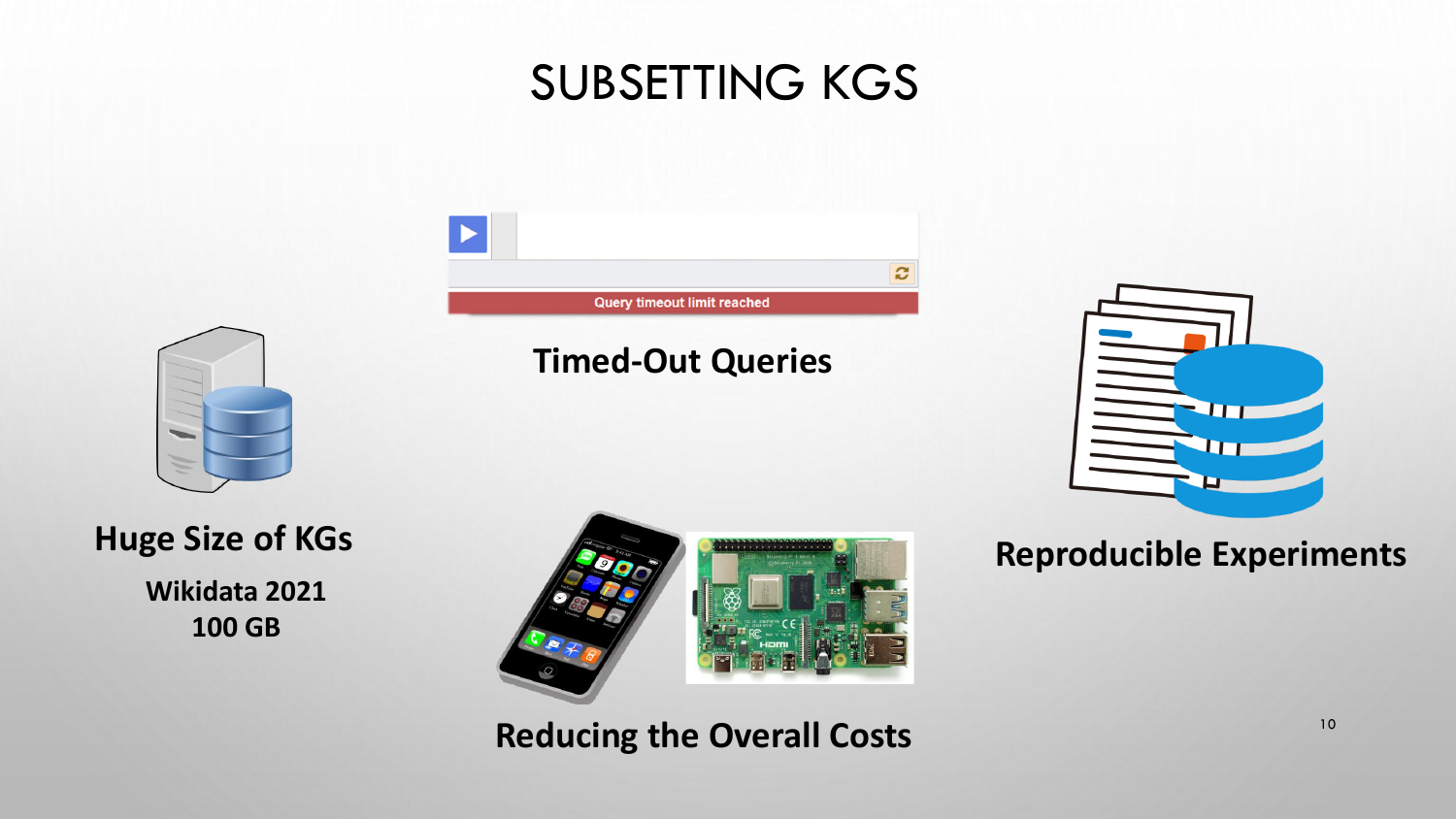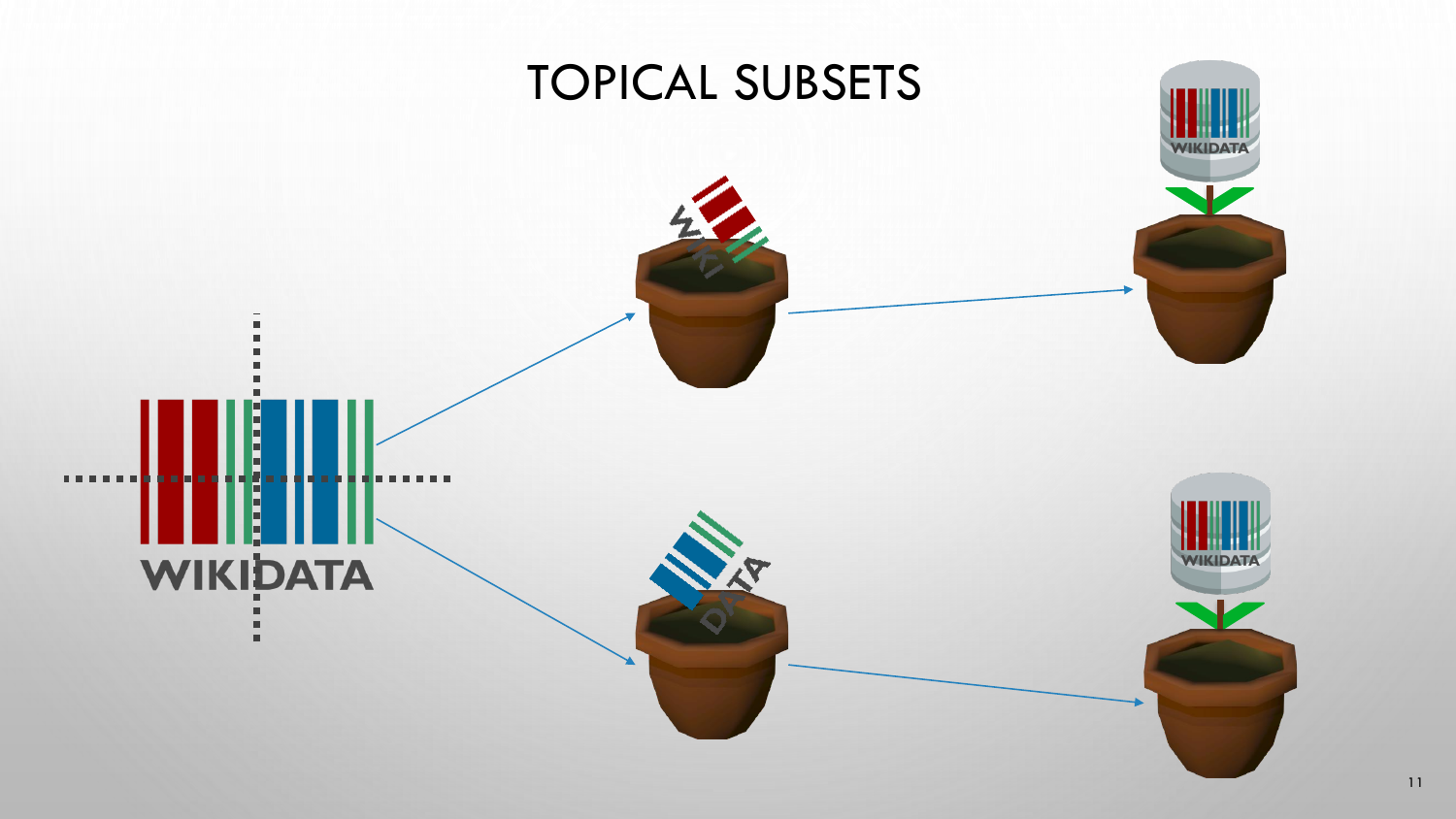## SUBSETTING TOOLS

### **Configuration phase (Filtering):** Defining the subset

- Which Items should be extracted?
- Which statements?
- Which metadata (references, qualifiers, labels, …)?
- Filtering item-based or fact-based?
- Flexibility

**Extraction phase:** Cutting the defined subset from the main KG

- Be as fast as possible
- Extract accurately (be sure that the output has got what it should got)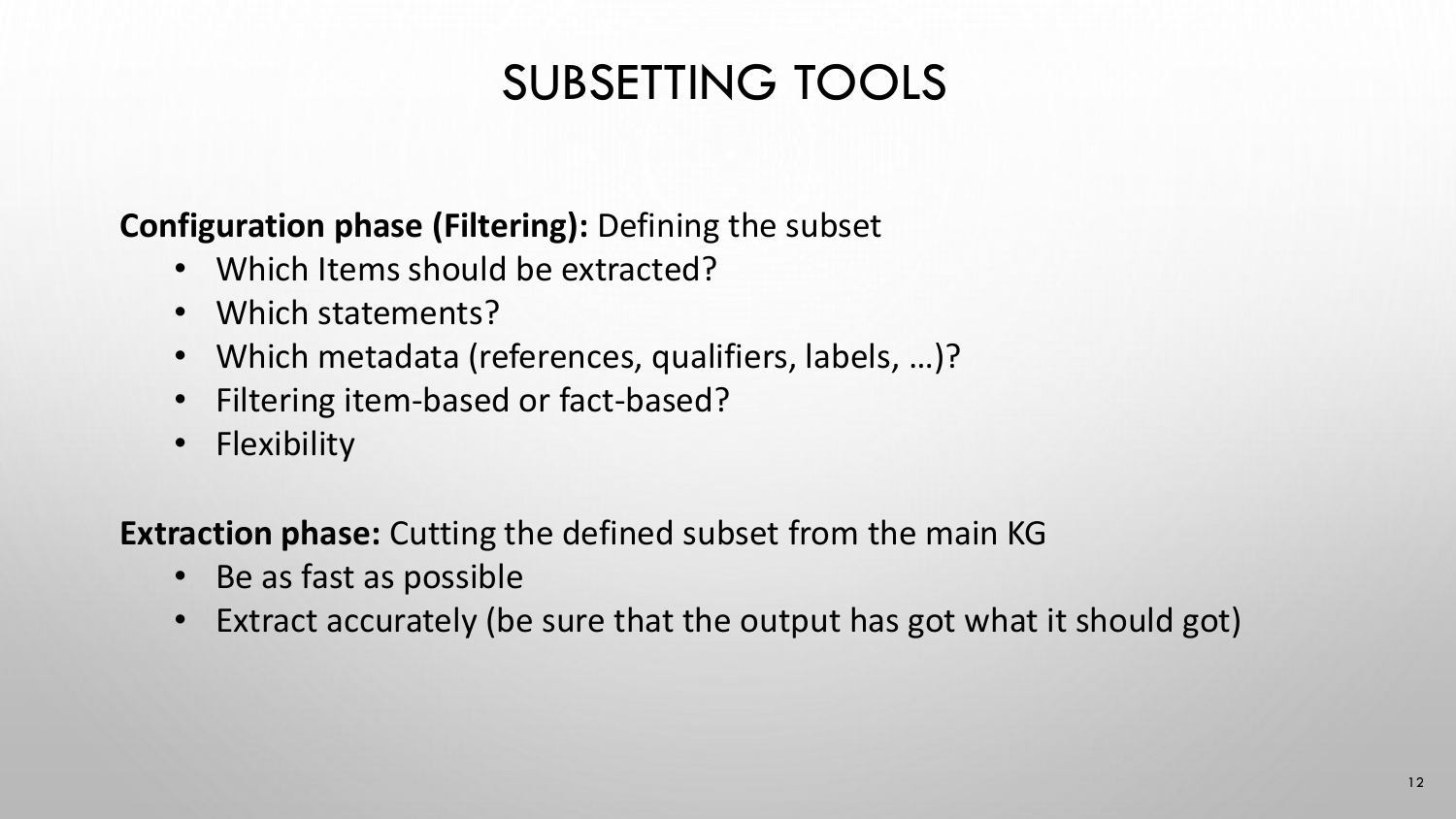## DEFINING SUBSET via SHEX

PREFIX : <http://example.com/> PREFIX wd: <http://www.wikidata.org/entity/> PREFIX wdt: <http://www.wikidata.org/prop/direct/>

### $start = @:lipids$

```
:lipids \{wdt:P2063 .+;
  wdt: P234 . +;wdt: P235 .+;wdt:P703 @:taxon +;
```

```
:taxon {
   wdt:P31 [wd:Q16521];
```
### **A Simple Lipids subset**

https://github.com/seyedahbr/biohackat [hon2021/tree/main/use\\_cases/lipidmaps](https://github.com/seyedahbr/biohackathon2021/tree/main/use_cases/lipidmaps)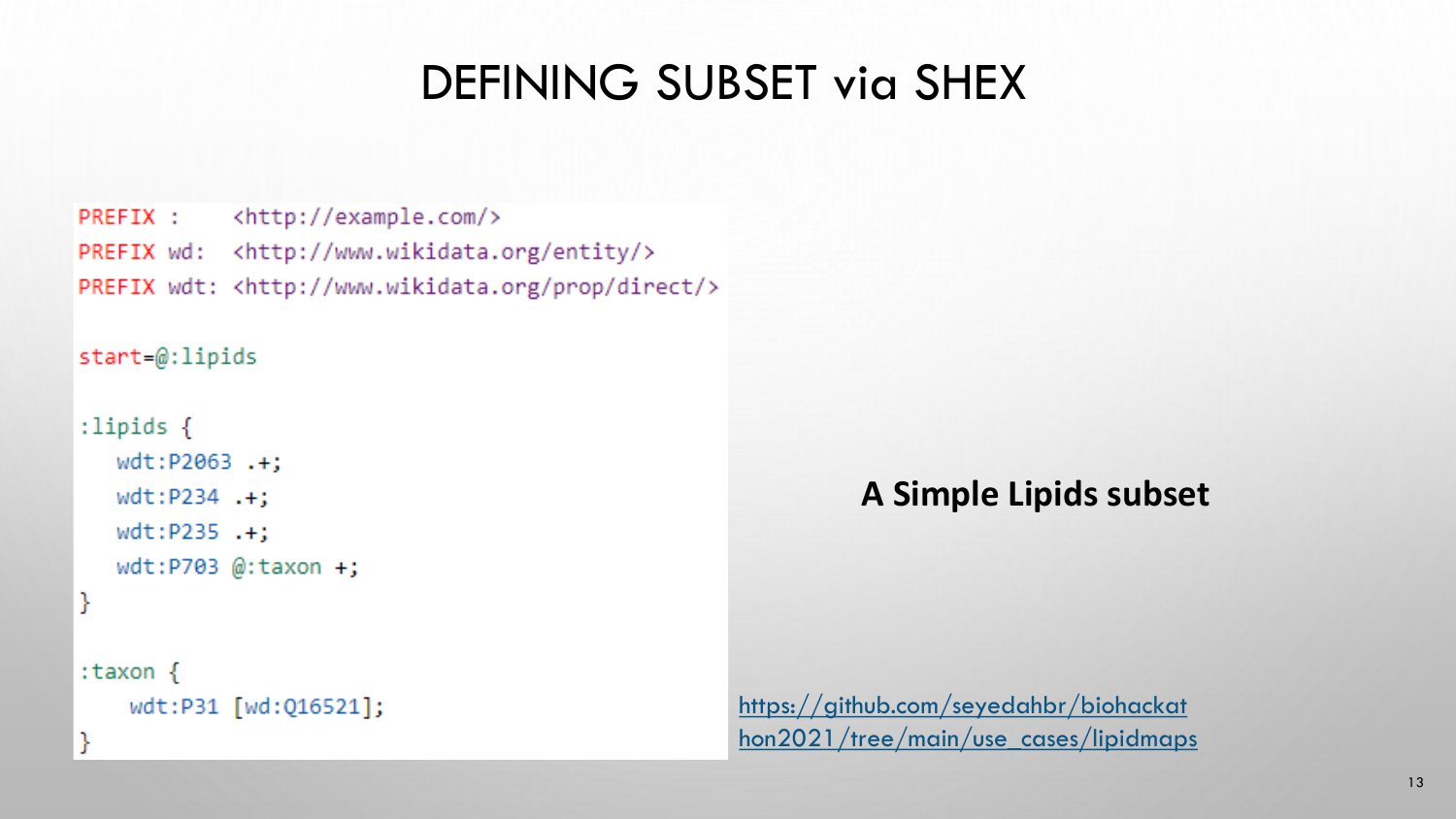## DEFINING SUBSET via SHEX

```
PREFIX wd: <http://www.wikidata.org/entity/>
PREFIX wdt: <http://www.wikidata.org/prop/direct/>
```

```
<#chemical compound> EXTRA wdt:P31 {
 wdt:P31 | wd:Q11173 | | wdt:P279 @<#chemical compound> + ;
```

```
<#disease> EXTRA wdt:P31 {
  wdt:P31 \lceil wd:Q12136 \rceil | wdt:P279 @<#disease> +;
```

```
<#gene> EXTRA wdt:P31 {
 wdt:P31 [ wd:Q7187 ] | wdt:P279 @<#gene> + ;
```

```
<#protein> EXTRA wdt:P31 {
 wdt:P31 | wd:Q8054 | | wdt:P279 @<#protein> + ;
```
### **Part of GeneWiki subset definition with considering sub-classes using recursive**

https://github.com/seyedahbr/Wikida ta Reference Statistics/blob/main/Sh Ex%20schemata/genewiki.shex